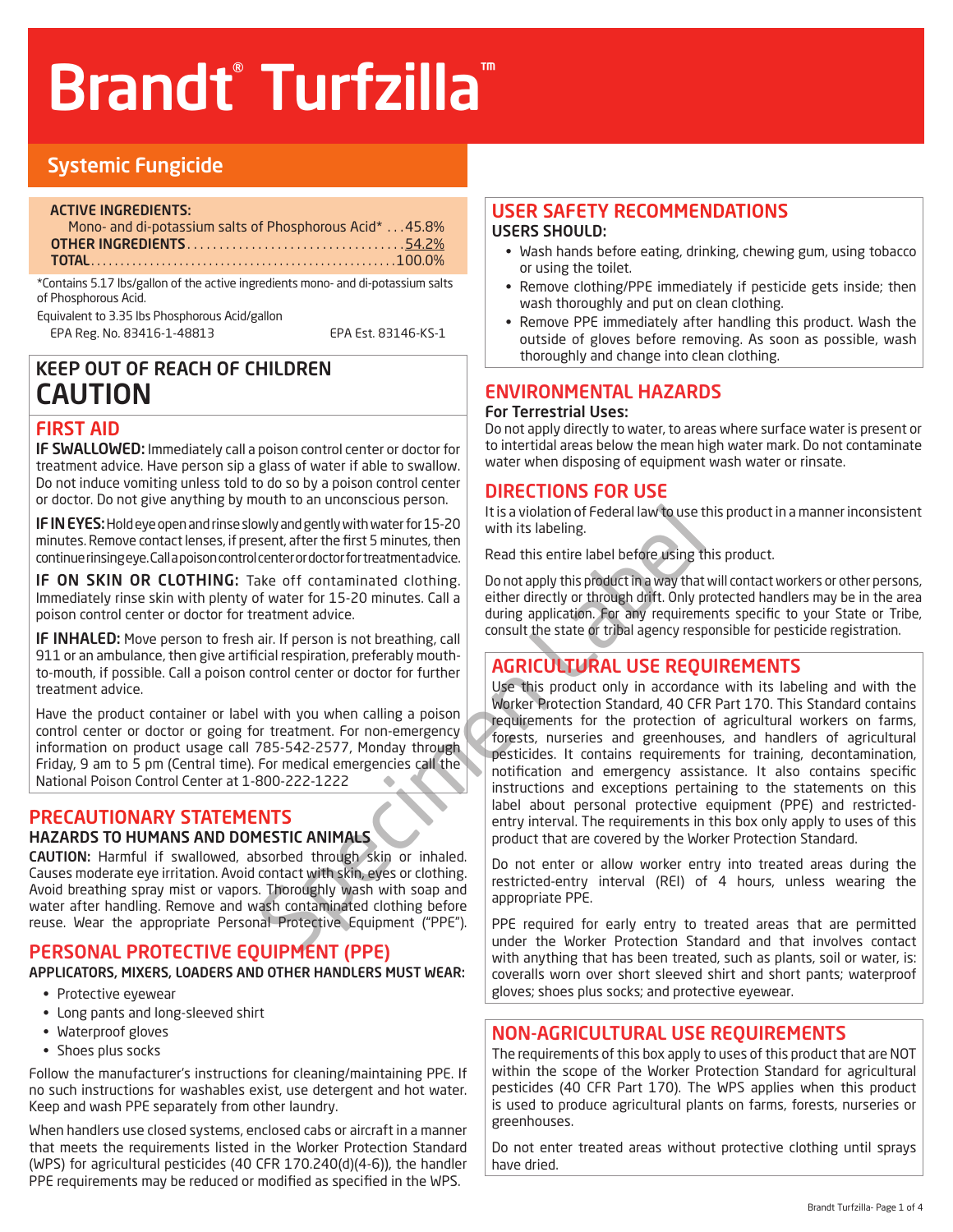## **CHEMIGATION**

Use of Brandt Turfzilla through chemigation is not permitted in California.

Apply this product only through center pivot, solid set or drip (trickle) irrigation systems. Do not apply this product through any other type of irrigation system. Crop injury, lack of effectiveness or illegal pesticide residues in the crop can result from nonuniform distribution of treated water. If you have questions about calibration, contact State Extension Service specialists, equipment manufacturers or other experts. Do not connect an irrigation system (including greenhouse systems) used for pesticide application to a public water system unless the pesticide label-prescribed safety devices for public water systems are in place. A person knowledgeable of the chemigation system and responsible for its operation or a person under the supervision of the responsible person, shall shut the system down and make necessary adjustments should the need arise.

#### Sprinkler and Drip (Trickle) Irrigation Systems:

The irrigation system must contain a functional check valve, vacuum relief valve and low-pressure drain appropriately located on the irrigation pipeline to prevent water source contamination from backflow. The pesticide injection pipeline must contain a functional, automatic, quick-closing check valve to prevent the flow of fluid back toward the injection pump. The pesticide injection pipeline must also contain a functional, normally closed, solenoid-operated valve located on the intake side of the injection pump and connected to the system interlock to prevent fluid from being withdrawn from the supply tank when the irrigation system is either automatically or manually shut down. The system must contain functional interlocking controls to automatically shut off the pesticide injection pump when the water pump motor stops. The irrigation line or water pump must include a functional pressure switch which will stop the water pump motor when the water pressure decreases to the point where pesticide distribution is adversely affected. Systems must use a metering pump, such as a positive displacement injection pump (e.g. diaphragm pump) effectively designed and constructed of materials that are compatible with pesticides and capable of being fitted with a system interlock.

Sprinkler Chemigation: Do not apply when wind speed favors drift beyond the area intended for treatment.

Apply Brandt Turfzilla continuously for the duration of the water application. After treatment with Brandt Turfzilla has been completed, avoid further irrigation of the treated area until foliage is dry or for 24 to 48 hours.

#### APPLICATION INSTRUCTIONS

Apply Brandt Turfzilla by various application methods, including foliar spray, soil drench, soil incorporation, basal bark application and bare root dip. For foliar sprays, apply Brandt Turfzilla with sufficient water volumes for adequate coverage of foliage, according to crop and growth stage. To ensure good coverage, spray to wetness, but avoid runoff. When using Brandt Turfzilla with Pentra-Bark® Bark Penetrating Surfactant (hereinafter "Pentra-Bark") adhere to both products' label directions. Use Pentra-Bark with only basal bark applications.

#### MIXING INSTRUCTIONS

- 1. Fill the spray tank with 1/4-1/2 of the volume of water required before adding Brandt Turfzilla.
- 2. Slowly add **Brandt Turfzilla** to the tank and agitate by mechanical or hydraulic means.
- 3. Continue agitating as tank fills with water to the desired volume.
- 4. Maintain agitation during application.

## **COMPATIBILITY**

Brandt Turfzilla is compatible with most products used in agriculture. However, individual crop sensitivity to these mixtures may vary. Mixtures of Brandt Turfzilla with some foliar fertilizers and copper products are not always compatible and may be phytotoxic to some plants. If these combinations or others have not been previously used, do not tank mix without first testing the compatibility of the tank mix. Do not apply tank mixture without first assessing phytotoxicity. Tank mix Brandt Turfzilla with fertilizers only if crop safety has been established and the Brandt Turfzilla use rates are carefully followed.

Due to Brandt Turfzilla acidic nature, do not use acidifying-type compatibility agents. Test spray adjuvants before use to confirm Brandt Turfzilla compatibility. Use a jar test to test compatibility: In a clean jar using the same water source that is normally used to fill the spray tank, add the same proportions of each product and the appropriate quantity of water, then mix thoroughly. Let stand for 3 minutes. The mixture is compatible if it remains in solution or is readily remixed in the jar. Spray the solution that results from the compatibility test onto a few plants and inspect 3-7 days later for visual effects of phytotoxicity.

#### RECIRCULATING HYDROPONIC SYSTEMS APPLICATIONS

| <b>Disease</b>                                                               | Rate                                                                                                                                                  | <b>Application Program</b>                                                                                                                                                          |
|------------------------------------------------------------------------------|-------------------------------------------------------------------------------------------------------------------------------------------------------|-------------------------------------------------------------------------------------------------------------------------------------------------------------------------------------|
| General root rots<br>(Pythium and<br>Phytophthora spp.)<br>and root diseases | 1-2 ats, of Brandt Turfzilla in<br>5,300 gal. of nutrient solution<br>0 <sub>R</sub><br>1-2 L of Brandt Turfzilla in<br>20,000 L of nutrient solution | Apply every 4-6 weeks in the sum-<br>mer and every 8 weeks in the fall.<br>Modify the application time interval<br>depending on crop load, water qual-<br>ity and disease pressure. |

FORESTRY, GOLF COURSE, LANDSCAPE, NURSERY AND PARK APPLICATIONS *Use on various shade trees such as, but not limited to, Ash, Aspen, Azalea, Bald Cypress, Beech, Birch, Black Gum, Black Locust, Buckeye, Catalpa, Cedar, Cherry (Stonefruits), Chestnut, Coffee Tree, Cork Tree, Crab Apple, Dogwood (All), Elder, Elm, Fir, Golden Raintree, Hawthorne, Hazelnut, Honey Locust, Juniper, Lilac, Linden, London Plane tree, Magnolia, Maples (All), Mock Orange, Monterey Pine, Oaks (All), Olives, Ornamental Pear, Pine, Plum, Pyracantha, Red Bud, Smoke Tree, Sumac, Sweet Birch, Sweet Gum, Sycamore, Tulip Tree, Viburnum, Walnut, White Cedar, White Pine, Willow, Witch Hazel, Zelkova and various conifers in the landscape. Apply before disease development and in conjunction with good agricultural management practices. Use higher rate of application when disease pressure is severe. To prevent tree injury, do not exceed application or frequency rates as stated below. Do not apply to trees that are heat or moisture stressed. Do not apply to trees that are in a state of dormancy. Apply to only target plants.*

| "' "''c o' watc' pamp mast mclasc<br>I stop the water pump motor when                                                                                                                                                  | that are neat or moisture stressed. Do not apply to trees that are in a state of dormancy.<br>Apply to only target plants. |                                 |                                                                                                         |                                                                                                                                                                                                                                                                                                                                                                                                                                                                                                                                                                                                                                                                                                                                                                                                                  |  |
|------------------------------------------------------------------------------------------------------------------------------------------------------------------------------------------------------------------------|----------------------------------------------------------------------------------------------------------------------------|---------------------------------|---------------------------------------------------------------------------------------------------------|------------------------------------------------------------------------------------------------------------------------------------------------------------------------------------------------------------------------------------------------------------------------------------------------------------------------------------------------------------------------------------------------------------------------------------------------------------------------------------------------------------------------------------------------------------------------------------------------------------------------------------------------------------------------------------------------------------------------------------------------------------------------------------------------------------------|--|
| ooint where pesticide distribution is<br>a metering pump, such as a positive<br>ragm pump) effectively designed and<br>atible with pesticides and capable of                                                           | Dis-<br>ease                                                                                                               | Appli-<br>cation<br>Meth-<br>od | Rate                                                                                                    | <b>Application Program</b>                                                                                                                                                                                                                                                                                                                                                                                                                                                                                                                                                                                                                                                                                                                                                                                       |  |
| hen wind speed favors drift beyond<br>the duration of the water application.<br>has been completed, avoid further<br>ge is dry or for 24 to 48 hours.<br>ion methods, including foliar spray, soil                     | Phytoph-<br>thora<br>spp.,<br>Pythium<br>spp. and<br>Sudden<br>Oak<br>Death<br>(Phy-<br>toph-<br>thora<br>ramo-<br>rum)    | Basal<br>bark<br>spray          | 62.4 fl. oz. of Brandt<br>Turfzilla +<br>62.4 fl. oz. of water<br>+ 3 fl. oz. of Pentra-<br><b>Bark</b> | For best results apply in spring and fall. Best<br>for thin bark trees such as dogwoods, lindens,<br>maples and sycamores. Spray mixture around<br>the complete trunk circumference until satura-<br>tion/runoff. Spray from ground level up to 5 feet<br>above the soil line, including the base of the<br>first scaffolding limbs, if present.                                                                                                                                                                                                                                                                                                                                                                                                                                                                 |  |
| ation and bare root dip. For foliar sprays,<br>ter volumes for adequate coverage of<br>ge. To ensure good coverage, spray to                                                                                           | Phytoph-<br>thora<br>spp.                                                                                                  | Foliar<br>spray                 | 4-6 pts. of Brandt<br>Turfzilla per 100<br>gals. of water                                               | Spray to the point of runoff and ensure thor-<br>ough coverage.                                                                                                                                                                                                                                                                                                                                                                                                                                                                                                                                                                                                                                                                                                                                                  |  |
| randt Turfzilla with Pentra-Bark® Bark<br>ra-Bark") adhere to both products' label<br>al bark applications.                                                                                                            | Pine<br>pitch<br>canker<br>(Fu-<br>sarium<br>subgluti-<br>nans                                                             |                                 | 1 gal. of Brandt<br><b>Turfzilla</b> $+$ 2 gals. of<br>water $+4$ fl. oz. of<br>Pentra-Bark             | Pines: Apply uniformly to trunk circumference<br>anytime active growth is observed. Spray from<br>top down to ground level from either first branch<br>or from as high (5-6 feet) as possible without<br>exposing applicator to drift. Spray to saturation/<br>runoff. Apply with hydraulic sprayers, handheld<br>pump-type sprayers, backpack sprayers, etc.                                                                                                                                                                                                                                                                                                                                                                                                                                                    |  |
| e volume of water required before<br>nk and agitate by mechanical or<br>water to the desired volume.<br>most products used in agriculture.<br>these mixtures may vary. Mixtures<br>fertilizers and copper products are | Apple<br>black<br>spot/<br>scab<br>(Ven-<br>turia<br>inaegua-<br>lis) and<br>suppres-<br>sion of<br>Anthrac-<br>nose       | Basal<br>bark<br>spray          | 62.4 fl. oz. of Brandt<br>Turfzilla +<br>62.4 fl. oz. of water<br>+ 3 fl. oz. of Pentra-<br>Bark        | Apply in early spring at bud swell or silver tip<br>stage of growth. Spray mixture around the<br>entire trunk circumference until saturation/run-<br>off. Spray from ground level up to 5 feet above<br>the soil line, including the base of the first<br>scaffolding limbs, if present. Treatment gener-<br>ally lasts 8-12 weeks depending on pathogen<br>levels. Higher disease pressure will shorten the<br>length of control. Various types of application<br>equipment can be used such as hydraulic spray-<br>ers, handheld pump-type sprayers, backpack<br>sprayers, hose-end applicators with backflow<br>prevention devices and other similar application<br>devices. For severe infestation of Anthracnose<br>in large trees, apply in fall (at leaf senesce) and<br>spring (bud swell to green tip). |  |
| hytotoxic to some plants. If these<br>previously used, do not tank mix<br>of the tank mix. Do not apply tank<br>tovicity Tapk miy Drandt Turfailla                                                                     | Various<br>tree<br>cankers                                                                                                 |                                 | 48 fl. oz. of Brandt<br>Turfzilla with 62.4<br>fl. oz. of water and 1<br>fl. oz. of Pentra Bark         | For severe canker infestations, apply at green<br>tip or early spring (spring bud break) and repeat<br>in fall prior to leaf senesce.                                                                                                                                                                                                                                                                                                                                                                                                                                                                                                                                                                                                                                                                            |  |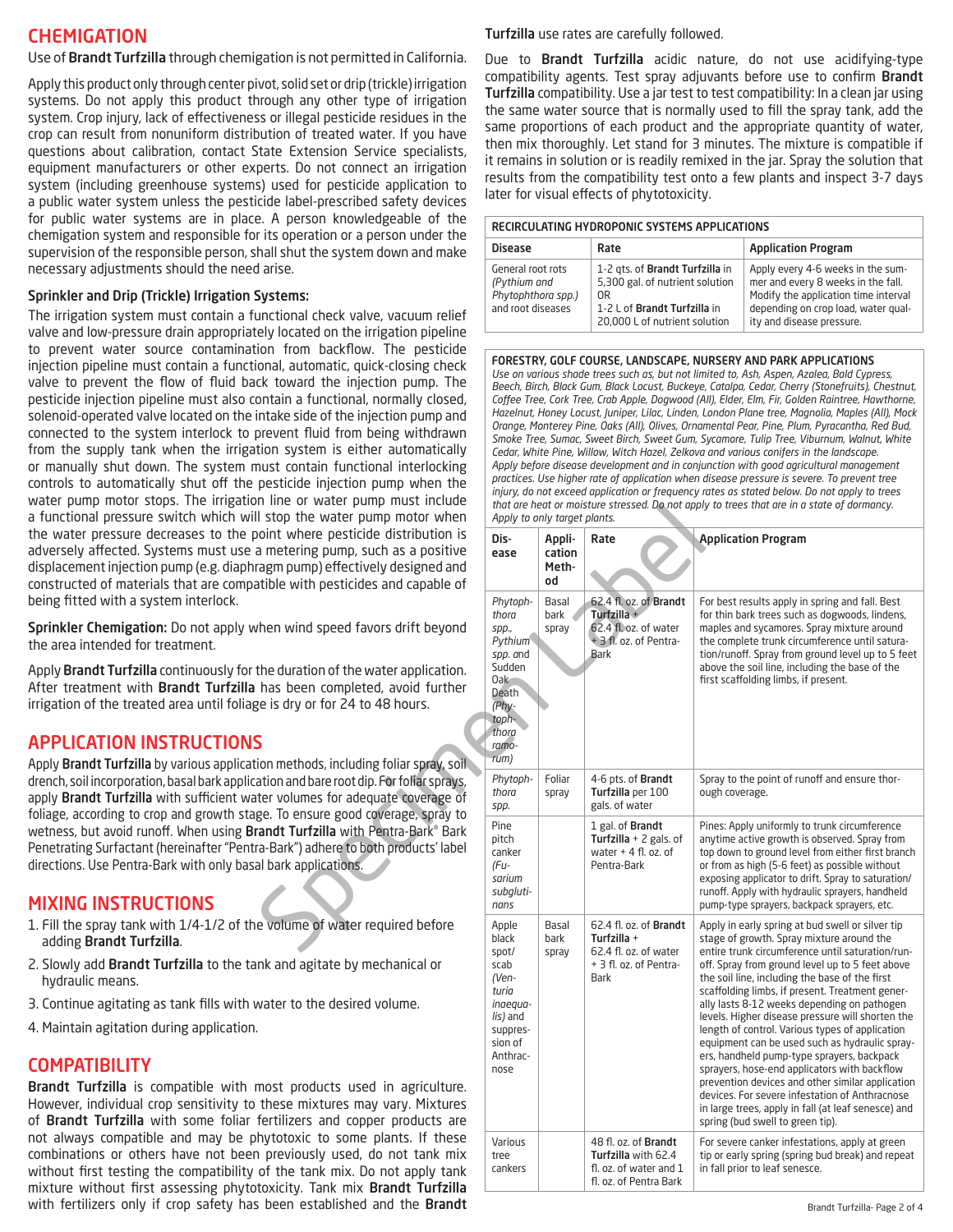| Fire<br>blight                                                             | Foliar<br>spray                     | 11/2-2 gts. of<br><b>Brandt Turfzilla</b><br>in 30-100 gals. of                                                                                 | Apply dilution to ensure thorough, uniform<br>foliage and crop coverage. First application at<br>pre-bloom (bud swell or silver tip stage). Apply                                                                                                                                                                                                                                                                                                                                                                                                                                     |                                                   | <b>Disease</b><br>Damping-off and                                                                                                                                                                                                                                                              |                                              | <b>Application</b><br>Method<br>Foliar spray |                                                                                                                                                                                                                                                                                                                                                                                                                                                                                                                                                                                                    | Rate<br>1 1/2-2 gts                                                                  |
|----------------------------------------------------------------------------|-------------------------------------|-------------------------------------------------------------------------------------------------------------------------------------------------|---------------------------------------------------------------------------------------------------------------------------------------------------------------------------------------------------------------------------------------------------------------------------------------------------------------------------------------------------------------------------------------------------------------------------------------------------------------------------------------------------------------------------------------------------------------------------------------|---------------------------------------------------|------------------------------------------------------------------------------------------------------------------------------------------------------------------------------------------------------------------------------------------------------------------------------------------------|----------------------------------------------|----------------------------------------------|----------------------------------------------------------------------------------------------------------------------------------------------------------------------------------------------------------------------------------------------------------------------------------------------------------------------------------------------------------------------------------------------------------------------------------------------------------------------------------------------------------------------------------------------------------------------------------------------------|--------------------------------------------------------------------------------------|
|                                                                            | Basal<br>bark<br>spray              | water<br>50:50 solution of<br><b>Brandt Turfzilla</b><br>and water $+1\%$ of<br>Pentra-Bark                                                     | at 7 day intervals until end of bloom period.<br>Apply at bud swell.                                                                                                                                                                                                                                                                                                                                                                                                                                                                                                                  |                                                   | Root rot (Phy-<br>tophthora and<br>Pythium spp.)                                                                                                                                                                                                                                               |                                              |                                              |                                                                                                                                                                                                                                                                                                                                                                                                                                                                                                                                                                                                    | Turfzilla in<br>gals. of wat                                                         |
| Suppres-<br>sion of<br>Anthrac-<br>nose                                    | Foliar<br>spray                     | 2 gts. of <b>Brandt</b><br>Turfzilla in 30-100<br>gals. of water per<br>acre                                                                    | Apply dilution to ensure thorough, uniform foli-<br>age and crop coverage. Apply at pre-bloom (bud<br>swell or green tip stage) with a supplemental ap-<br>plication 14 days later with Brandt Turfzilla or<br>another fungicide effective against Anthracnose.                                                                                                                                                                                                                                                                                                                       |                                                   | <b>NURSERY AND BEDDING PLANTS</b><br>Use on bedding plants grown in/on golf courses,<br>eries and parks such as, but not limited to, ager<br>elandra, arborvitae, artemesia, aster, azaleas, b<br>caladium, carnation, cattleya skinneri, ceanothe                                             |                                              |                                              |                                                                                                                                                                                                                                                                                                                                                                                                                                                                                                                                                                                                    |                                                                                      |
|                                                                            | Basal<br>bark<br>spray              | 62.4 fl. oz. of <b>Brandt</b><br>Turfzilla +<br>62.4 fl. oz. of water<br>$+11/2-3$ fl. oz. of<br>Pentra-Bark                                    | Apply in early spring at bud swell until green tip<br>stage of growth. Spray mixture around the entire<br>trunk circumference until saturation/runoff. Spray<br>from ground level up to 5 feet above the soil<br>line, including the base of the first scaffolding<br>limbs, if present. For trees larger than 18 inches<br>DBH (Diameter at Breast Height, 4.5 feet above<br>ground) that have been previously attacked by<br>Anthracnose, apply in fall prior to leaf senesce<br>and again in spring for best results. For trees less<br>than 18 inches DBH, apply in early spring. | cotoneaster, daisy, delphinium, dieffenbachia, do |                                                                                                                                                                                                                                                                                                |                                              |                                              | gaillardia, geranium, gloxinia, hibiscus, impatien:<br>fern, marigold, Monterey pink, pansy, peperomia<br>pinks, poinsettia, pothos, pottosporum, primrose<br>salvia, schefflera, sedium, sempervivum, snapdrag<br>white cedar, white pine, zinnia and zygocactus; a<br>in greenhouse, lath house or shade house sites. A<br>with good agricultural management practices. Us<br>is severe. To prevent plant injury, do not exceed<br>Do not apply to plants that are heat or moisture :<br>overspray and apply only to target plants. If meet<br>to an outdoor location for treatment and drying b |                                                                                      |
| Suppres-<br>sion of<br>Verticil-<br>lium wilt                              | Foliar<br>spray                     | 2 gts. of <b>Brandt</b><br>Turfzilla in 30-100<br>gals. of water per<br>acre                                                                    | Apply dilution to ensure thorough, uniform foliage<br>and crop coverage. For trees previously identified<br>with infections, apply first application pre-bloom.<br>Repeat applications at 21-30 day intervals.                                                                                                                                                                                                                                                                                                                                                                        |                                                   | <b>Disease</b><br>Downy                                                                                                                                                                                                                                                                        | <b>Application</b><br>Method<br>Foliar spray |                                              | Rate                                                                                                                                                                                                                                                                                                                                                                                                                                                                                                                                                                                               | 1 1/4-2 1/2 gts. of                                                                  |
| Suppres-<br>sion of<br>Verticil-<br>lium                                   | Basal<br>bark<br>spray              | 11/2-2 gts. of<br>Brandt Turfzilla + 2<br>gts. of water +<br>2 fl. oz. of Pentra-                                                               | Spray mixture around the entire trunk circumfer-<br>ence until saturation/runoff. Spray from ground<br>level up to 5 feet above the soil line, including<br>the base of the first scaffolding limbs, if present.                                                                                                                                                                                                                                                                                                                                                                      |                                                   | mildew                                                                                                                                                                                                                                                                                         |                                              |                                              | of water<br>0R                                                                                                                                                                                                                                                                                                                                                                                                                                                                                                                                                                                     | Turfzilla per 30-10<br>1/2-1 1/8 fl. oz. of<br>Turfzilla per gal. o                  |
| wilt and<br>Armil-<br>laria                                                |                                     | <b>Bark</b>                                                                                                                                     | For trees larger than 24 inches DBH (Diameter<br>at Breast Height, 4.5 feet above ground) that<br>have been previously attacked by Verticillium<br>wilt, apply in fall prior to leaf senesce and again<br>in spring for best results. For trees less than 24<br>inches DBH, apply in early spring.                                                                                                                                                                                                                                                                                    | thora<br>spp.                                     | Phytoph-<br>spp. and<br>Pythium<br>diseases                                                                                                                                                                                                                                                    |                                              |                                              | 1-2 gts. of <b>Brandt</b><br>per 30-100 gals. o<br>0R<br>2-4 tsp. of Brandt<br>per gal. of water                                                                                                                                                                                                                                                                                                                                                                                                                                                                                                   |                                                                                      |
| Needle<br>cast                                                             | Foliar<br>spray                     | 2-2 1/2 gts. of<br><b>Brandt Turfzilla</b><br>per 30-100 gals. of<br>water per acre                                                             | Apply dilution to ensure thorough, uniform foli-<br>age and crop coverage. Treat when symptoms<br>first appear. Spray to runoff. Repeat application<br>30 days later.                                                                                                                                                                                                                                                                                                                                                                                                                 |                                                   | Lavender:<br>Phytoph-<br>thora<br>spp.                                                                                                                                                                                                                                                         | Soil drench                                  |                                              |                                                                                                                                                                                                                                                                                                                                                                                                                                                                                                                                                                                                    | 6 1/4-12 3/4 fl. oz<br>ant per 100 gals. c                                           |
| Black<br>walnut<br>and<br>English<br>walnut:                               |                                     | 2-2 1/2 gts. of<br><b>Brandt Turfzilla in</b><br>50 gals. of water per<br>acre or a 1% solution                                                 | Start spray program in spring and treat every 60<br>days in combination with an insecticide program<br>to control Walnut Twig Beetle, Pityphthorus<br>juglandis, during times of insect flight. Spray<br>to runoff.                                                                                                                                                                                                                                                                                                                                                                   |                                                   |                                                                                                                                                                                                                                                                                                | Foliar spray<br>Hand gun                     |                                              | per acre                                                                                                                                                                                                                                                                                                                                                                                                                                                                                                                                                                                           | 2 gts. of Brandt Tu<br>2 gts. of Brandt Tu<br>per 100 gals. of w                     |
| Thou-<br>sand<br>Cankers<br><b>Disease</b><br>(Geos-<br>mithia<br>morbida) | Basal<br>bark<br>spray              | 32 fl. oz. of Brandt<br><b>Turfzilla</b> + 48 fl. oz.<br>of water $+ 2$ fl. oz. of<br>Pentra-Bark per 18<br>DBH inches of tree<br>circumference | Spray mixture, to saturation/runoff, on trunk<br>circumference from ground level up 6 feet or to<br>first scaffolding limbs, if present. Treat in spring<br>at leaf out and fall prior to leaf senesce. Use<br>in combination with an insecticide program to<br>control Walnut Twig Beetle.                                                                                                                                                                                                                                                                                           |                                                   | ORNAMENTAL APPLICATIONS<br>Use on ornamentals in golf courses, greenhous<br>parks such as, but not limited to, aglaonema,<br>bougainvillea, boxwood, cattleya skinneri, ce<br>English ivy, eucalyptus, ficus, hibiscus, Jap<br>leaf fern, peperomia, philodendron, photinia,                   |                                              |                                              |                                                                                                                                                                                                                                                                                                                                                                                                                                                                                                                                                                                                    |                                                                                      |
| Phytoph-<br>thora<br>spp. and<br>Pythium<br>spp.; and<br>Sup-              | Soil<br>injec-<br>tion or<br>drench | 0.5% solution in<br>water                                                                                                                       | Uniformly drench soil or inject solution into the<br>soil around the base of the plant using 1 gallon<br>of solution per diameter inch of landscape plant<br>measured 6 inches above ground.<br>For trees, uniformly drench soil or inject solu-                                                                                                                                                                                                                                                                                                                                      |                                                   | roses (container, field, landscape and mini<br>Spathiphyllum, syngonium, taxus media and z<br>Apply before disease development and in con<br>practices. Use higher application rate when o<br>injury, do not exceed application or frequency<br>that are heat or moisture stressed. Do not app |                                              |                                              |                                                                                                                                                                                                                                                                                                                                                                                                                                                                                                                                                                                                    |                                                                                      |
| pression<br>of Fire<br>blight,                                             |                                     |                                                                                                                                                 | tion into the soil at the rate of 1 gallon of solu-<br>tion per diameter inch of tree trunk measured<br>at DBH (4.5 feet from ground level).                                                                                                                                                                                                                                                                                                                                                                                                                                          |                                                   | Disease                                                                                                                                                                                                                                                                                        |                                              | Method                                       | <b>Application</b>                                                                                                                                                                                                                                                                                                                                                                                                                                                                                                                                                                                 | Rate                                                                                 |
| Anthrac-<br>nose,<br>Oak<br>blight,<br>Oak wilt,<br>Apple<br>scab,         |                                     |                                                                                                                                                 |                                                                                                                                                                                                                                                                                                                                                                                                                                                                                                                                                                                       |                                                   | Bacterial blight<br>(Xanthomonas<br>campestris) path-<br>ovars: dieffenba-<br>chia, fici, hederae<br>and syngolini                                                                                                                                                                             |                                              | Foliar spray                                 |                                                                                                                                                                                                                                                                                                                                                                                                                                                                                                                                                                                                    | $2-4$ pts. $0$<br>Turfzilla<br>$100$ gals.<br>0R<br>2-4 tsp. o<br>Turfzilla<br>water |
| and<br><b>Stem</b><br>and twig<br>blights                                  |                                     |                                                                                                                                                 |                                                                                                                                                                                                                                                                                                                                                                                                                                                                                                                                                                                       |                                                   | Downy mildew                                                                                                                                                                                                                                                                                   |                                              |                                              |                                                                                                                                                                                                                                                                                                                                                                                                                                                                                                                                                                                                    | $11/2 - 21$<br><b>Brandt To</b><br>in 30-100<br>water por                            |

## Grass Grown for Seed Production

Use on turf grasses such as, but not limited to, bent, Bermuda, blue, buffalo, fescue, poa annua, rye and zoysia.

| <b>Disease</b>                                                      | Application<br>Method | Rate                                                                      | <b>Application Program</b>                                                                                                    |
|---------------------------------------------------------------------|-----------------------|---------------------------------------------------------------------------|-------------------------------------------------------------------------------------------------------------------------------|
| Damping-off and<br>Root rot (Phy-<br>tophthora and<br>Pythium spp.) | Foliar spray          | $11/2-2$ gts. of Brandt<br>Turfzilla in 30-100<br>gals, of water per acre | Apply dilution to ensure thor-<br>ough, uniform foliage and crop<br>coverage. Apply, as necessary,<br>at 14-21 day intervals. |

#### NURSERY AND BEDDING PLANTS

Use on bedding plants grown in/on golf courses, greenhouses, interiorscapes, landscapes, nurseries and parks such as, but not limited to, ageratum, aglaonema, algerian ivy, anthurium, aphelandra, arborvitae, artemesia, aster, azaleas, baby's breath, begonia, bougainvillea, boxwood, caladium, carnation, cattleya skinneri, ceanothos, chrysanthemum, cissus, coleus, columbine, cotoneaster, daisy, delphinium, dieffenbachia, dogwood, Easter lily, English ivy, ficus, foxglove, gaillardia, geranium, gloxinia, hibiscus, impatiens, Japanese holly, juniper, lavender, leather fox fern, marigold, Monterey pink, pansy, peperomia, petunia, philodendron, phlox, photinia, pieris, pinks, poinsettia, pothos, pottosporum, primrose, prostrate rosemary, rhododendron, rosemary, salvia, schefflera, sedium, sempervivum, snapdragon, spathiphyllum, taxus media, verbena, vinca, white cedar, white pine, zinnia and zygocactus; and on vegetable transplants or cultivars grown in greenhouse, lath house or shade house sites. Apply before disease development in conjunction with good agricultural management practices. Use higher application rate when disease pressure is severe. To prevent plant injury, do not exceed application or frequency rates as stated below. Do not apply to plants that are heat or moisture stressed. When applying to indoor plants do not overspray and apply only to target plants. If meeting these conditions is not possible, move plants to an outdoor location for treatment and drying before taking back indoors.

| Disease                                                      | <b>Application</b><br>Method | Rate                                                                                                                                                   | <b>Application Program</b>                                                                                                                                                                                               |
|--------------------------------------------------------------|------------------------------|--------------------------------------------------------------------------------------------------------------------------------------------------------|--------------------------------------------------------------------------------------------------------------------------------------------------------------------------------------------------------------------------|
| Foliar spray<br>Downy<br>mildew                              |                              | 1 1/4-2 1/2 gts. of <b>Brandt</b><br>Turfzilla per 30-100 gals.<br>of water<br>0R<br>1/2-1 1/8 fl. oz. of Brandt<br><b>Turfzilla</b> per gal. of water | Apply dilution to ensure thorough,<br>uniform foliage and crop cover-<br>age. Thoroughly wet all foliage.<br>Repeat as required at 14-21 day<br>intervals.                                                               |
| Phytoph-<br>thorn<br>spp. and<br>Pythium<br>spp.<br>diseases |                              | 1-2 gts. of Brandt Turfzilla<br>per 30-100 gals, of water<br>0R<br>2-4 tsp. of Brandt Turfzilla<br>per gal. of water                                   | Apply dilution to ensure thorough,<br>uniform foliage and crop coverage.<br>Thoroughly wet all foliage. Repeat<br>as required at 14-21 day intervals.<br>Do not apply more than 500 gals.<br>of spray solution per acre. |
| Lavender:<br>Phytoph-<br>thora<br>spp.                       | Soil drench                  | 6 1/4-12 3/4 fl. oz. of Reli-<br>ant per 100 gals, of water                                                                                            | Apply 25 gals. per 100 sq. ft.<br>Follow application with irrigation.<br>Repeat as required at monthly<br>intervals.                                                                                                     |
|                                                              | Foliar spray                 | 2 gts. of Brandt Turfzilla<br>per acre                                                                                                                 | Apply in 20-60 gals. per acre.                                                                                                                                                                                           |
|                                                              | Hand gun                     | 2 gts. of Brandt Turfzilla<br>per 100 gals, of water                                                                                                   | Thoroughly wet all foliage.                                                                                                                                                                                              |

#### ORNAMENTAL APPLICATIONS

Use on ornamentals in golf courses, greenhouses, interiorscapes, landscapes, nurseries and parks such as, but not limited to, aglaonema, anthurium, aphelandra, arborvitae, azaleas, bougainvillea, boxwood, cattleya skinneri, ceanothus, cissus, cotoneaster, dieffenbachia, English ivy, eucalyptus, ficus, hibiscus, Japanese andromeda, Japanese holly, leather leaf fern, peperomia, philodendron, photinia, pieris, pittosporum, pothos, rhododendron, roses (container, field, landscape and mini varieties), schefflera, sedum, sempervivum, Spathiphyllum, syngonium, taxus media and zygocactus.

Apply before disease development and in conjunction with good agricultural management practices. Use higher application rate when disease pressure is severe. To prevent plant injury, do not exceed application or frequency rates as stated below. Do not apply to plants that are heat or moisture stressed. Do not apply to plants that are in a state of dormancy.

| <b>Disease</b>                                                                                                     | <b>Application</b><br>Method | Rate                                                                                                                               | <b>Application Program</b>                                                                                                                                                                                                                                                                                              |
|--------------------------------------------------------------------------------------------------------------------|------------------------------|------------------------------------------------------------------------------------------------------------------------------------|-------------------------------------------------------------------------------------------------------------------------------------------------------------------------------------------------------------------------------------------------------------------------------------------------------------------------|
| Bacterial blight<br>(Xanthomonas<br>campestris) path-<br>ovars: dieffenba-<br>chia, fici, hederae<br>and syngolini | Foliar spray                 | 2-4 pts. of <b>Brandt</b><br>Turfzilla per 30-<br>100 gals, of water<br>0R<br>2-4 tsp. of Brandt<br>Turfzilla per gal. of<br>water | Apply dilution to ensure<br>thorough, uniform foliage and<br>crop coverage. Thoroughly wet<br>all foliage. Repeat as required at<br>7-14 day intervals.                                                                                                                                                                 |
| Downy mildew                                                                                                       |                              | 1 1/2-2 1/2 gts. of<br><b>Brandt Turfzilla</b><br>in 30-100 gals, of<br>water per acre                                             | Apply dilution to ensure<br>thorough, uniform foliage and<br>crop coverage. Apply at the<br>first onset of disease. Do not<br>apply more than 6 times per<br>crop cycle.<br>Low Disease Pressure: Apply<br>lower rate at 1-2 week intervals.<br>High Disease Pressure: Ap-<br>ply higher rate at 7-10 day<br>intervals. |